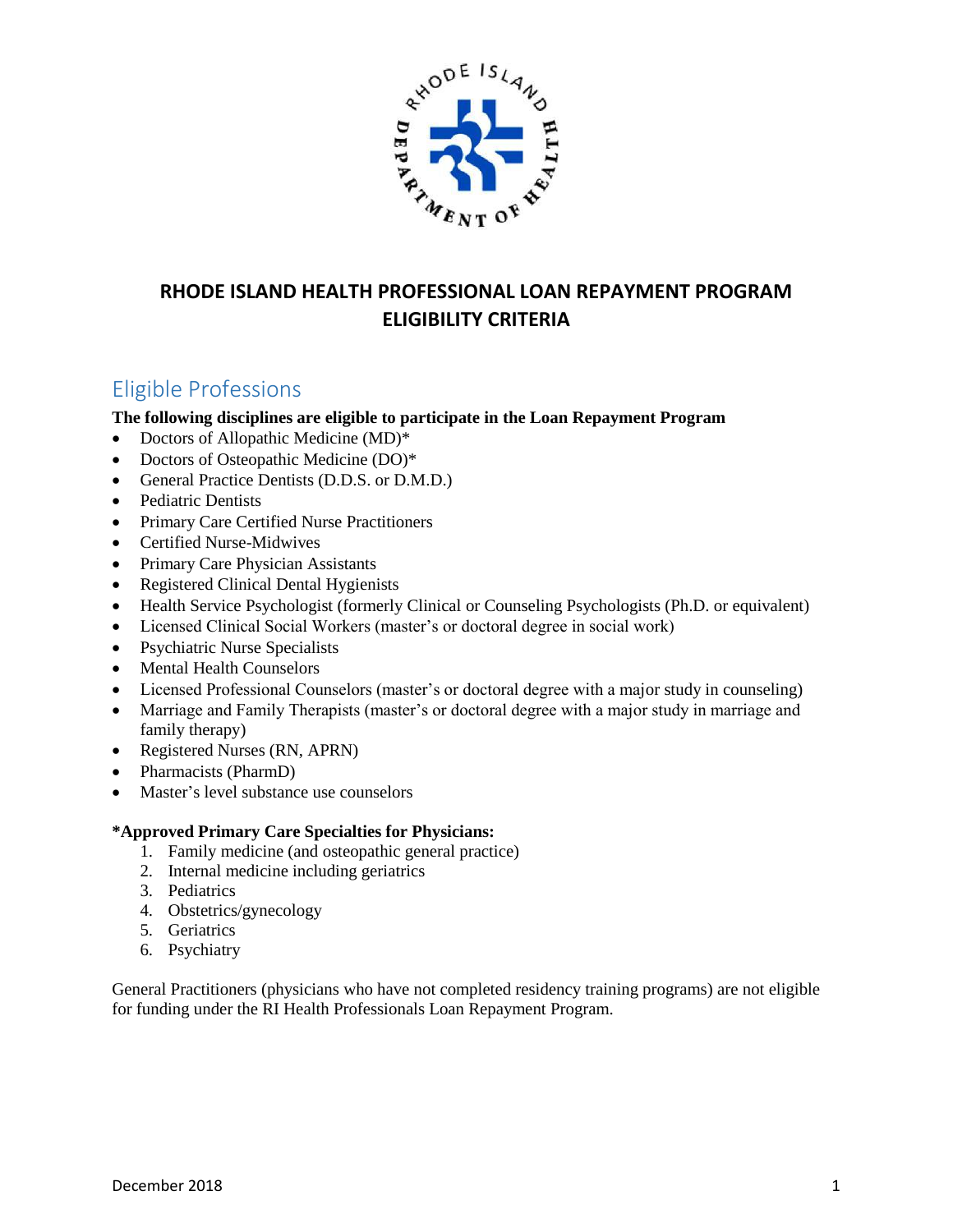### **RHODE ISLAND HEALTH PROFESSIONALS LOAN REPAYMENT**



#### **PROGRAM ELIGIBILITY CRITERIA**

# Eligible Sites

To receive Rhode Island Health Professional Loan Repayment funds you must be working in a public or non-profit private health care facility located in and providing health services in a Health Provider Shortage Area (HPSA) that matches your profession. For example, if you are a mental health professional you must be located in a Mental Health Provider Shortage Area. In addition, you must work at a site that charges for your professional services at the usual and customary prevailing rates in the area. If a person is unable to pay the facility must offer a reduced rate or not charge any fee.

### Eligible sites include:

*Federally Qualified Health Centers (FQHCs)* Community Health Center (CHC) Migrant Health Center Homeless Program Public Housing Program *FQHC Look-Alikes Rural Health Clinics (RHCs) Other Health Facilities* Community Outpatient Facility Community Mental Health Facility State and County Health Department of Health Clinic Immigration and Customs Enforcement (ICE) Health Service Corps (IHSC) Free Clinics Mobile Units School-based Programs Critical Access Hospitals (CAH) (affiliated with a qualified outpatient clinics) Long-term Care Facilities State Mental Health Facilities *Indian Health Service, Tribal Clinic, and Urban Indian Health Clinic (ITCU)* Federal Indian Health Service (IHS) Tribal Health Clinic Urban Indian Health Program *Correctional Facilities* Federal Bureau of Prisons (BOP) State Correctional Facility *Private Practices (Solo or Group)*

#### **NOTE:**

- County/local prisons are not eligible to be a RI HPLRP approved practice site.
- For-profit health facilities operated by non-profit organizations must follow the same guidelines as all other RI HPLRP sites. They must accept reimbursement from Medicare, Medicaid, and the Children's Health Insurance Program, utilize a sliding fee scale, and see all patients regardless of their ability to pay.